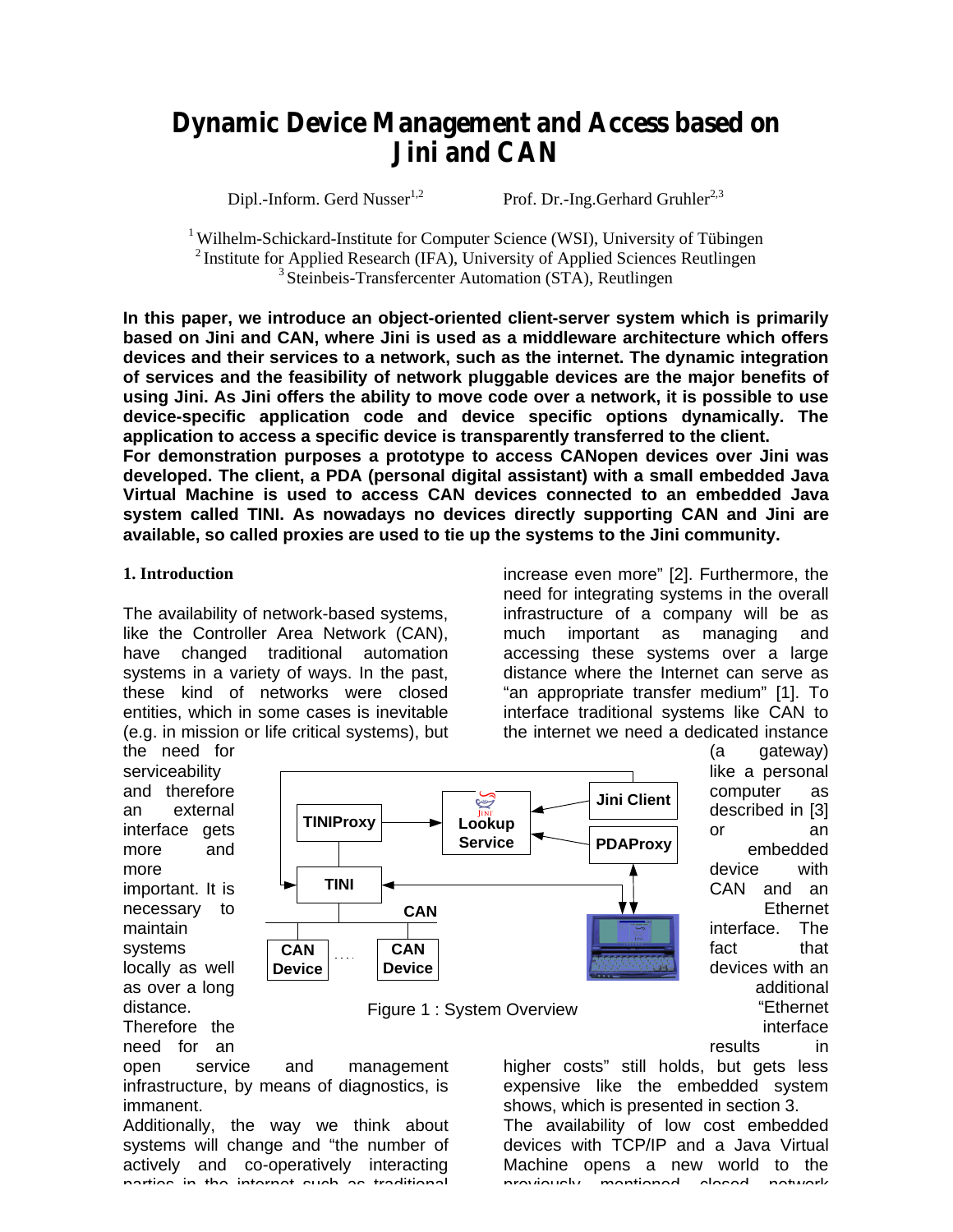new world is Jini, which is a distributed system "allowing co-operating devices, services, and applications to access each other seamlessly, to adapt to a changing environment, and to share code and configuration transparently" [4].

The most popular example of Jini is the following. If someone links a Jini-enabled laptop to the network of a Jini-enabled conference room the laptop will automatically find the services of the conference room, like for example a print service and the laptop will automatically download any required drivers and be able to use the print service. If you go into another office, the services of the conference room discard and the new office services are discovered.

The significant benefit for the user are the dynamic integration and use of Jinienabled services resp. devices. The user doesn't have to install any device specific software or driver, as the code, to use a specific device, is downloaded dynamically. How can devices on a Controller Area Network benefit from Jini ? The general ideas of services in Jini and devices on CAN are quite similar. Devices on CAN are plugged together with the goal to fulfil some kind of control. These devices share and exchange information over the network. Spoken in terms of services, each device is a special kind of (hardware) service, which offers its services to other devices (and services) on the network. An I/O-module for example offers the service to set its output lines and to read its input lines. Each module has some configuration data and a well known interface (i.e. communication protocol). As far as the application layer protocol CANopen is concerned, the interface comprises among other things service data objects (SDO) and process data objects (PDO) to exchange information.

The potential impact of Jini is compelling and as stated in [16] "Jini is here to give an object-oriented interface to the computer of the future; federations and services connected by a network".

In the following section we give a short introduction to the Jini technology. Section 3 gives an overview of the system's hardand software architecture. Finally, an

outlook on the future potential of Jini is given.

## **2. Jini Technology**

The most important concept of Jini are distributed services. A service can be either a piece of software, hardware or a combination of both. A collection of services on a network is called *Jini community or djinn*. The centre of a Jini community is the *Jini Lookup Service* [8]. The lookup service itself is a Jini service and serves as a repository of services. *The Jini Lookup Service Browser*, depicted in figure 2, is part of the Jini implementation from Sun Microsystems and can be used to browse and manage currently registered services. Figure 2 shows the service *ServiceRegistrar*, which represents the Jini lookup service, along with the corresponding service item.



Figure 2: Jini Lookup Service Browser

The *Jini discovery and join protocols* [7] enables services to locate and to join a lookup service. During the join process *a service object* (or *service proxy*), and optionally some attributes, are stored by the lookup service. An entity which wants to use a particular service first searches for a lookup service and requests all services which map a particular type. If such a service exists, the service object is downloaded to the requesting entity. "This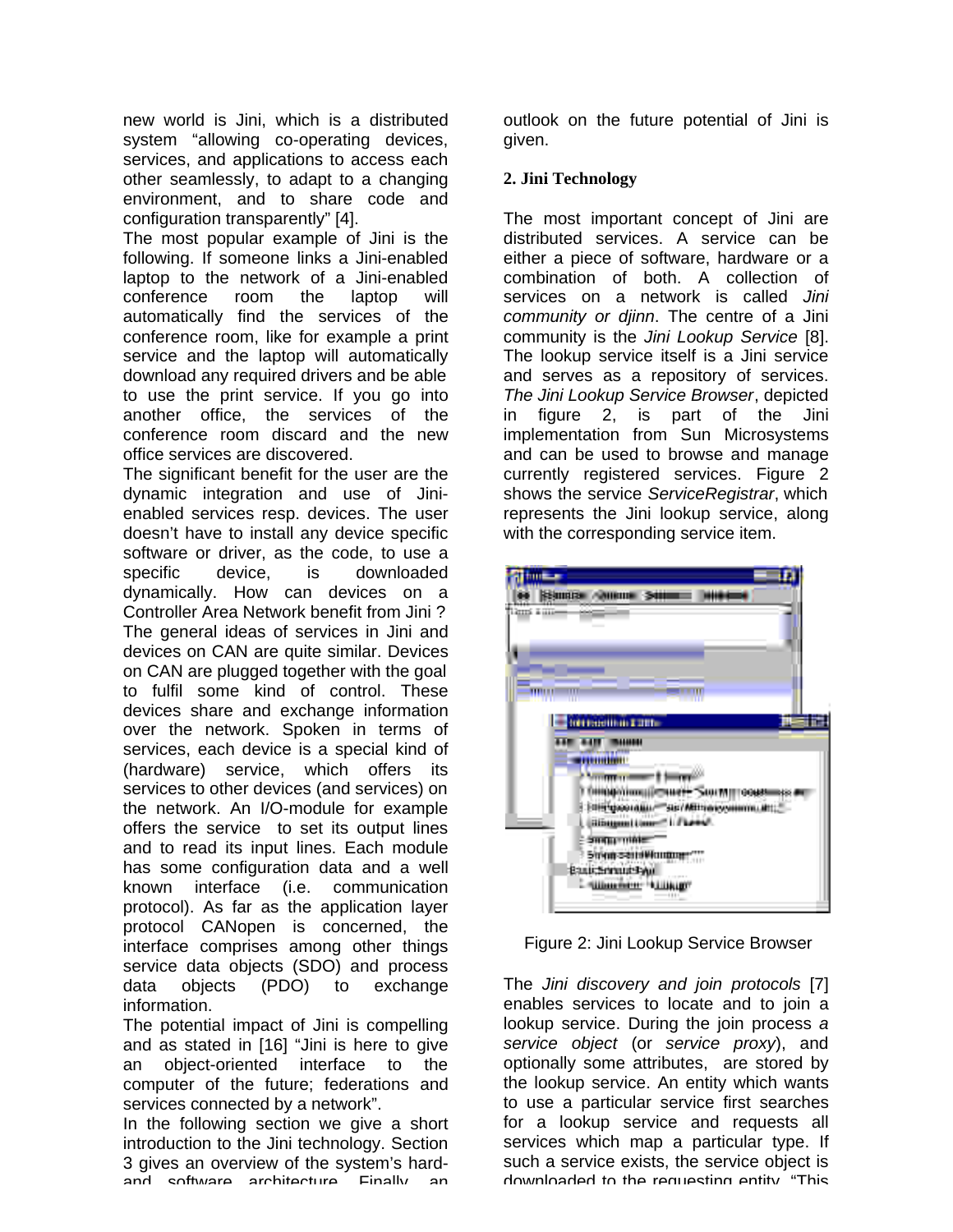devices without doing any explicit driver or software installation" [13].

Because "the ability to dynamically download and run code" is part of "the Jini architecture" it is assumed "that each Jini technology-enabled device has some memory and processing power" [6].

This includes that devices which want to participate in a Jini community have some processing power to run a Java Virtual Machine (JVM) and memory to store the Java classes. The *Jini Device Architecture Specification* [9] describes three different approaches for implementing a Jini service in hardware. The first one describes devices with resident JVMs, which are capable of running a full JVM including any resource necessary to participate in a Jini community. This approach results in higher costs, because of the existence of a microprocessor running the JVM and some memory to store the Java classes.

The second approach is concerned with devices using specialized Virtual Machines. The main idea is to implement only interfaces to the discovery and lookup services and some other functionality. This specialized JVM would result in limited functionality, but would be outweighed by the simplicity of such a device.

The last approach allows multiple devices to share a full JVM which serves as a proxy to the Jini community. With this approach, a group of devices is connected to an additional device either physically or over the network. Such a device is called *Jini device bay* which provides power, a network connection, and a processor running a JVM. As part of the registration of a new device at the device bay, the new device would tell the bay where to find the Java code needed to use the device. Upon registration at a Jini community, this code would be uploaded to the lookup service. The protocol used between the bay and the devices is not specified. With this approach, the devices themselves don't need additional hardware (CPU, memory), but there must exist an additional hardware device which manages the additional proxy functionality. Sun Microsystems' implementation of Jini requires the Java 2 Standard edition, because of the Remote Method Invocation (RMI) activation framework and

some classes which are not available prior to the Java 2 platform.

# **3. System Architecture Overview**

The presented system is similar to the last approach from section 2, as a proxy for a group of devices connected to the CAN interface of an embedded system is used. Additionally, some effort had to be taken to tie up the embedded system with the network proxy. This results in an additional level of indirection between the Jini proxy and the CAN devices. It would be desirable to directly interconnect the embedded device and Jini, but at the moment the JVM of the embedded system doesn't offer this functionality.

## **Hardware Architecture**

The hardware consists of an embedded system called *TINI* [10], a personal computer, used as a proxy to the Jini community, and optionally a personal digital assistant (PDA) running the client. The TINI platform is a low cost embedded system from Dallas Semiconductor running a small JVM. The hardware consists of a 16-bit microprocessor, 512 KB of memory, an Ethernet controller and some peripherals. These peripherals include serial, parallel, 1-Wire ports (I2C), and two onboard CAN controllers. The software on TINI includes a small operating system, a JVM, and the Java classes. The operating system provides a file system, memory management, I/O managers and task scheduling. All tasks, except the garbage collector are Java applications. The JVM on TINI is based on Java 1.1 and provides an additional package for I/O capabilities (e.g. CAN). Another interesting point is that "the goal of the TINI platform is to fully support Jini technology" [11] and the Java 2 Specification, including remote method invocation (RMI). For the moment, we have to cope with the restricted capabilities of the TINI JVM, which doesn't support RMI. This leads us to the current software architecture of integrating devices into the Jini community, simplified shown by figure 3.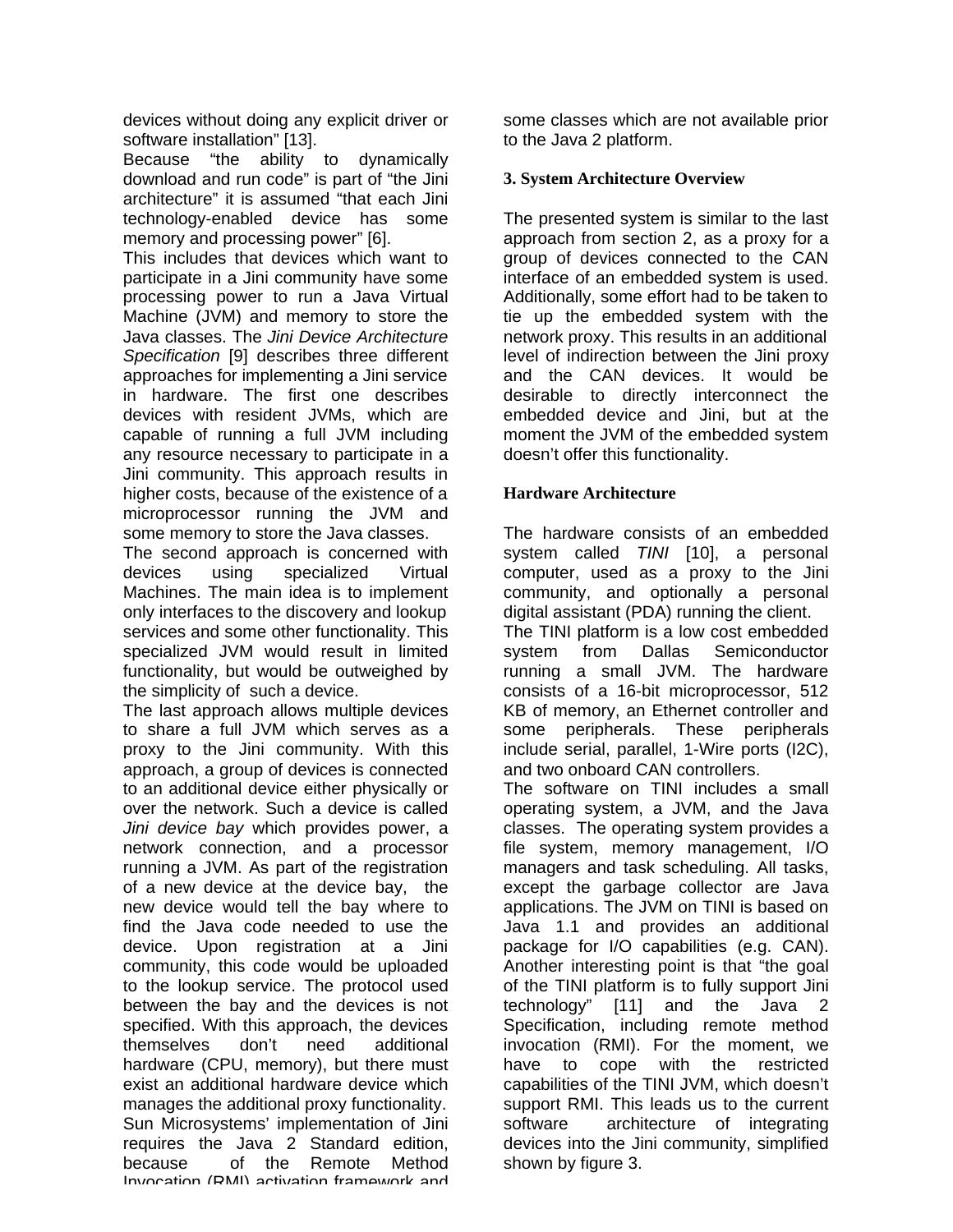

Figure 3: System Software Architecture

#### **Software Architecture**

In the following section, we use the terms DeviceManager-/Service/Proxy instead of CanOpenDeviceManager-/Service/Proxy, as they are just implementations in the more general framework.

The main components of the infrastructure include the DeviceManager and the DeviceService on the TINI system, and the DeviceServiceProxy residing on a personal computer running a full JVM including the packages needed to join the Jini community. Regarding the device architecture specification, a device proxy for the TINI system was implemented, which handles the Jini tasks on behalf of TINI and its connected devices.

The communication between the DeviceService on TINI and the DeviceServiceProxy is implemented using socket communication. This is similar to a traditional client-server system with the DeviceService as the client and the DeviceServiceProxy as the server.

## **TINI Software Components**

The software on the embedded system primarily consists of two components, the DeviceManager and the DeviceService. The first one has the responsibility to manage the devices which are connected to CAN. To discover any devices on CAN, an application layer protocol is recommended. As a matter of principle any higher level protocol which supports discovery of devices can be used. In the

used. To accomplish the communication with CANopen modules, a subset of the CANopen protocol was implemented. Currently the system supports service data objects (SDOs) and some network management services. As TINI already supports CAN communication on the Java level, there is no need to interface any system driver with Java like described in [5]. The CanOpen-DeviceManager is an implementation of the interface DeviceManager, holding a list of the currently connected CANopen devices. To accomplish this task, the manager periodically sends SDOs with different identifiers and the standardized mandatory profile entry 'devicetype' to CAN. If the manager gets a response, it sends an additional request for the name of the device. Supposing a device with a node identifier of 8 exists, the manager first stores the identifier and type of this device in the device list. If the second request is successful, it also stores the name of the device. When a device discards, the manager observes during the periodic discovery process that a primarily detected device doesn't exist any longer and deletes the according entry. Until now, the work of the manager affects

only local resources. To propagate the process of discovery and discarding of devices, the DeviceManager throws an appropriate event to interested listeners. This is implemented according to the *observer pattern* described in [12]. The DeviceService implements the listener interface and receives notifications about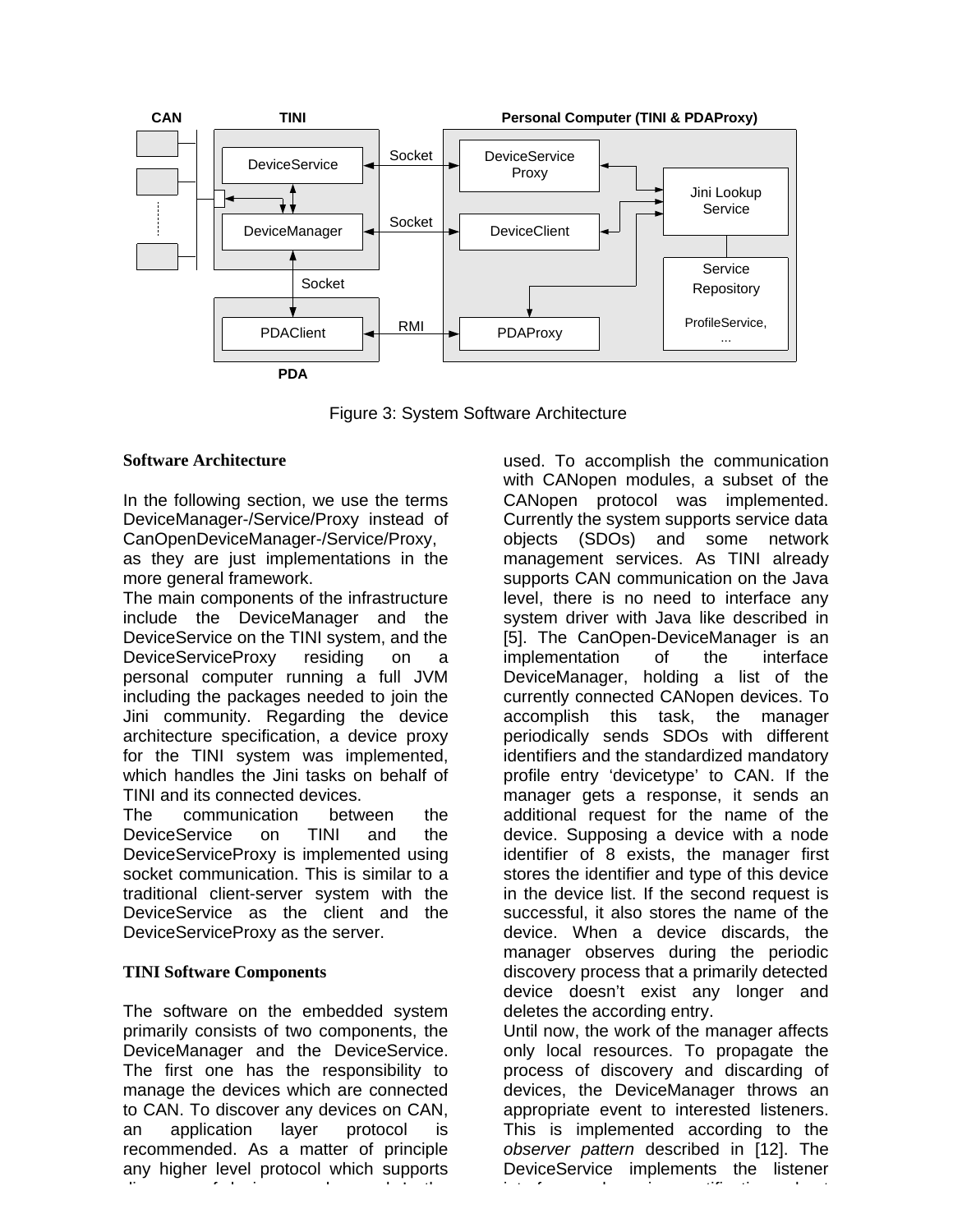propagates the event by sending a specific message to the DeviceServiceProxy. The message includes the kind of event (DeviceDiscovered, DeviceDiscarded, etc.), the identifier, the name, and some other information. As mentioned before, the message is sent by sockets, as RMI is not available.

## *Network Proxy Components*

The DeviceServiceProxy, residing on a personal computer, represents the network proxy of the DeviceService. This DeviceServiceProxy manages, like its counterpart on the embedded system, a list of the currently registered devices.

In the case of discovery, the DeviceServiceProxy creates a new object called DeviceProxy which implements the interface Device and registers this object along with some attributes with the Jini lookup service as described in section 2. After successful registration, the DeviceServiceProxy receives a universally unique identifier (*UUID*) from the lookup service, which is further used to identify the device in the Jini community. Figure 4 shows the previously mentioned lookup service browser with two registered devices along with the service item for one device. The three attributes ProfilePanel, DocumentPanel, and DevicePanel, shown in figure 4, are graphical user interfaces



Figure 4: Lookup Service Browser with two package PMI is part of the Personal Java

stored along with the service object and will be described later.

If a device discards, the DeviceService-Proxy first examines if the device is registered as the state on the proxy system can sometimes differ from the real state. This kind of inconsistency can occur on system bootup when the registration process is in progress or if the devices are connected and disconnected within a short period of time.

Apart from the DeviceServiceProxy other services like the *ProfileFileService* and the *ProfileService* are registered in the Jini community. The ProfileFileService is responsible for delivering profiles (e.g. electronic data sheets) which are either stored in the file- or in a database system. The format of the profiles is not specified and can be exchanged with any other representation, like for example XML, as described in [14].

A typical client of the ProfileFileService is the ProfileService which knows how to manage (parse) a certain profile. In the case of an XML representation, there is the need for a ProfileService which can manage XML profiles. A client of the ProfileService receives a preprocessed data structure, which can easily be integrated into an application.

# *Client Components*

The clients have to be distinguished between clients running a full JVM, like for example personal computers or laptops and clients running a restricted JVM like personal digital assistants. The latter lacks, among other things, of the ability to directly join the Jini community. To access the system infrastructure, two different clients are to be implemented. These are a PDADeviceClient (PDAClient) which is able to run on a restricted JVM, and a DeviceClient which is dependent on a Java 2 compliant JVM.

In the prototype implementation, a PDA with a PersonalJava Implementation from Sun Microsystems is used. The *PersonalJava Application Environment Specification* [15] defines a subset of standard Java and specifies mandatory and optional packages. The optional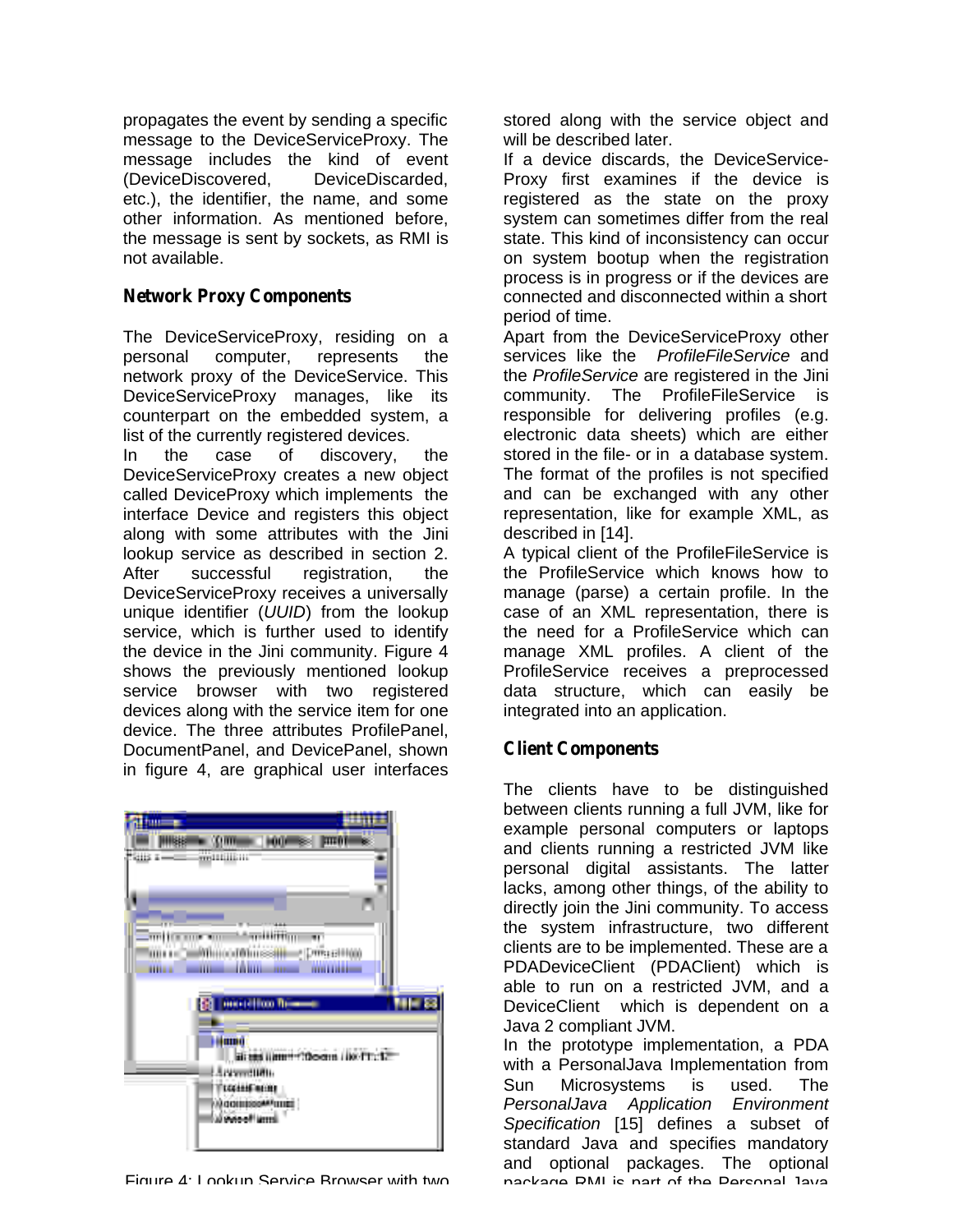procedure to tie up the system to Jini is nearly the same as before. A network proxy, called *PDAProxy* running on a personal computer with a full JVM handles the Jini tasks on behalf of the PDAClient. This time we don't have to care about communication details as we are able to use the features of RMI. The PDAProxy connects to the Jini community through the discovery protocol. After it has discovered a lookup service, it requests all services which implement the interface *Device*. If such a service exists, the appropriate service proxy is downloaded to the PDAProxy. As any device, which matches a particular type, is of interest, the PDAProxy registers itself at the lookup server to receive notifications about service registrations of the given type. Whenever such a service is registered or unregistered, the PDAproxy receives a notification. Equivalent to the services mentioned before, the PDAProxy stores a list of the currently available devices.

The first step taken by the PDAClient to participate in the system infrastructure, is to search the PDAProxy which is in fact an RMI server. This lookup is managed by the RMI registry, the naming service of RMI. In contrast to the naming service of Jini, the location of the RMI registry has to be known. After this lookup, the PDAClient is able to directly communicate with the PDAProxy through remote method invocation. The client connecting the PDAProxy requests a list of the currently registered devices and dynamically downloads the code to interact with these devices. This code includes a communication interface, necessary to directly communicate with the DeviceManager located on the embedded system. The communication interface is based on socket communication and handles all the communication between the client and the DeviceManager. After connecting the DeviceManager, the client has the ability to access the chosen device. The graphical user interface (GUI) of the PDAClient uses the abstract windowing toolkit (AWT) which is also part of the PersonalJava implementation.

The (Java 2) DeviceClient directly joins the Jini community and handles all the proxy functionality on ite own The process to

events, and to download the service proxy is the same as described above, integrated in one application. In addition, the Java 2 client has a more sophisticated user interface as it can take full advantage of Swing. The Java Swing packages provide a powerful set of GUI components with a pluggable look and feel.

Furthermore, the DeviceClient makes use of an additional feature of Jini, the ability to store service attributes (entries) along with the service proxy. These attributes can contain additional information about the service, like for example a name, a location, as well as any other serializable object. Serializable means, that an object is turned into a sequence of bytes, which can later be restored fully into the original object. Therefore, it is also possible to store serializable user interfaces along with service objects. These objects have to be serializable, as they are downloaded by clients. The Java 2 client makes use of this feature, as it loads the appropriate user interface along with the service object.

As mentioned before, three user interfaces (implementing javax.swing.JPanel) are stored along with the service proxy. Figure 5 shows the profile tree (ProfilePanel) for a CANopen device.



Figure 5: Device Client (EDS-Profile)

The other interfaces (DocumentPanel and DevicePanel) are used to access a device (e.g. read/write SDOs), and to show a device specific document in HTML format.

# *4. Summary and Outlook*

As the serviceability and manageability of future systems gets more and more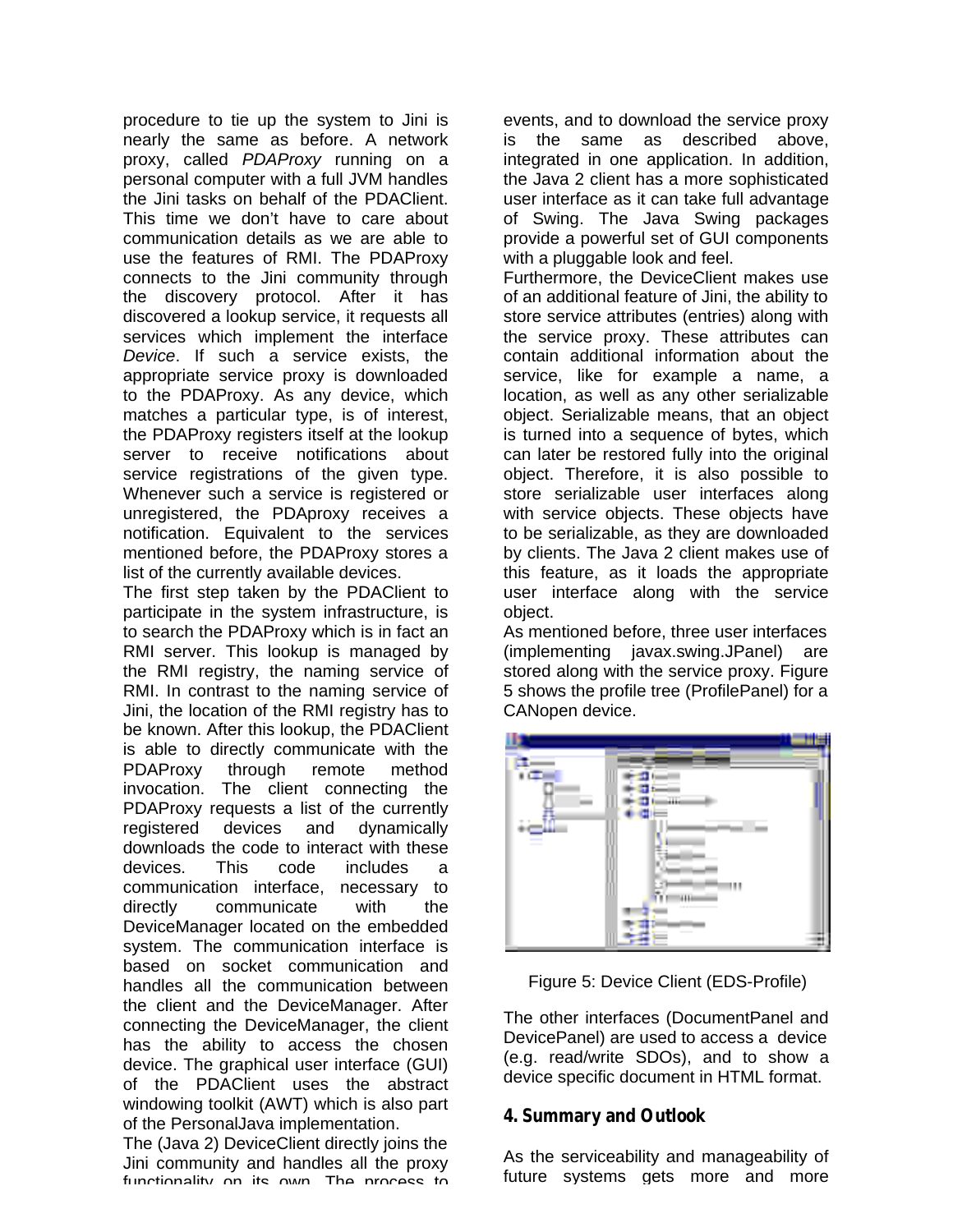interfaced to some kind of service infrastructure. The Jini technology offers an appropriate framework to integrate devices and legacy systems into a dynamic infrastructure. As nowadays no systems, resp. devices supporting CAN and Jini are available, a low cost embedded system with CAN was integrated into the general Jini framework using proxies. Systems directly supporting Jini will be available in the near future. If we may think of the availability of CAN devices with some memory and processing power connected over realtime Ethernet, it would even be possible for these devices to directly participate in a Jini community. With the possibility to download code dynamically, no drivers have to be installed and all device specific interfaces (e.g. user interface) could be downloaded from the devices. The strict separation of the specification and the implementation of services would offer a huge potential for the creation of open standards regarding the serviceability and manageability of devices.

## **References**

- [1] G. Gruhler, G. Nusser, D. Bühler: Teleservice of CAN Systems via the Internet, Proceedings of the  $6<sup>th</sup>$ International CAN Conference (ICC '99), November 1999, Torino, Italy. CAN in Automation (CiA).
- [2] R.-S. Schimkat, G. Nusser and D. Bühler: Scalability and Interoperability in Service-Centric Architectures for the Web. In 11<sup>th</sup> International Workshop on Database Experts Systems Applications (DEXA 2000), September 2000, London-Greenwich, UK. IEEE Computer Society Press. (to appear)
- [3] D. Bühler, G. Nusser, G. Gruhler, W. Küchlin: A Java Client/Server System for accessing Arbitrary CANopen Fieldbus Devices via the Internet, South African Computer Journal, No. 24, Nov. 1999, p. 239- 243, ISSN: 1015-7999.
- [4] S. Oaks, H. Wong: Jini in a Nutshell, O'Reilly & Associates, March 2000.
- [5] D. Bühler, G. Nusser: The Java CAN API – A Java Gateway to Fieldbus Communication, Proceedings of the 3<sup>rd</sup> IEEE Workshop on Factory Communication Systems (WFCS 2000), Sep. 2000, Porto, Portugal. IEEE Computer Society Press. (to appear)
- [6] Sun Microsystems Inc.: Jini Architecture Specification, Revision 1.0, January 1999.
- [7] Sun Microsystems Inc.: Jini Discovery and Join Specification, Revision 1.0, January 1999.
- [8] Sun Microsystems Inc.: Jini Lookup Service Specification, Revision 1.0, January 1999.
- [9] Sun Microsystems Inc.: Jini Device Architecture Specification, Revision 1.0, January 1999.
- [10] TINI Homepage. http://www.iButton.com/TINI
- [11] R. D. Giorgio, D. Loomis, S.M. Curry: A promise of easier embedded-system networking. November 1999. http://www.javaworld.com
- [12] E. Gamma, R. Helm, R. Johnson, J. Vlissides: Design Patterns: Elements of Reusable Object-Oriented Software, Addison-Wesley Publishing Company, 1995.
- [13] W. Keith Edwards: Core Jini, Sun Microsystems Press, 1999.
- [14] D. Bühler, G. Gruhler: XML-based Representation and Monitoring of CAN devices, Proceedings of the 7<sup>th</sup> International CAN Conference (ICC 2000), Amsterdam, Netherlands, October 2000. CAN in Automation (CiA). (to appear)